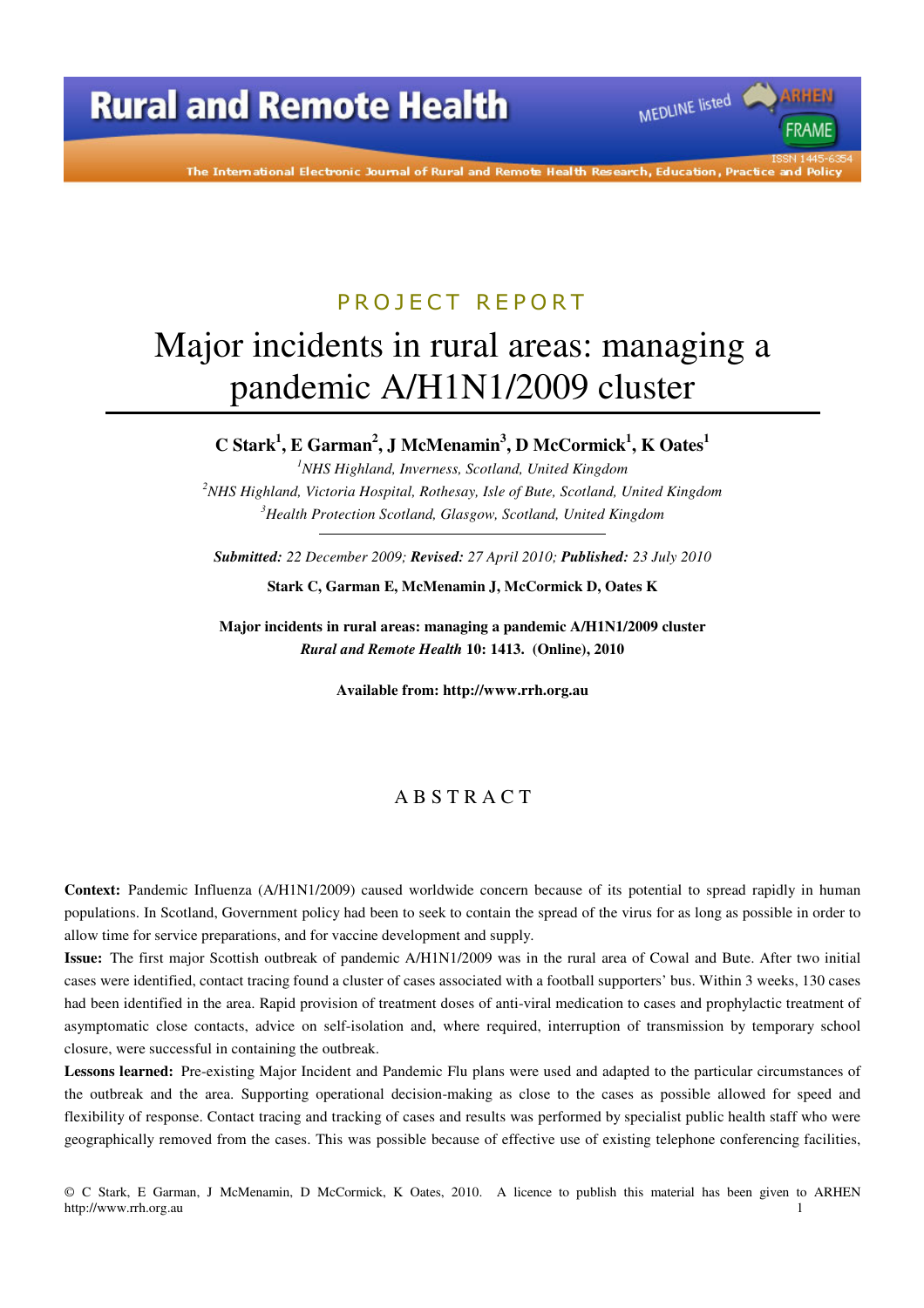The International Electronic Journal of Rural and Remote Health Research, Education Practice and Policy

clarity of roles, and frequent communication among staff working on all areas of the response. Basing the work on established plans, staff experience of rural areas and rural service provision was successful.

**Key words:** disaster planning, disease outbreaks, emergency preparedness, influenza A virus A/H1N1/2009, mass casualty incidents, public health, rural health services, rural hospitals.

### Context

#### *Pandemic A/H1N1/2009 virus*

The pandemic A/H1N1/2009 virus has been described by Tang et  $al<sup>1</sup>$ , who also outlined the worldwide response. In the United Kingdom, in May 2009 the national strategy was to seek to contain outbreaks<sup>2</sup>. The UK had stockpiled the antiviral drugs oseltamivir and zanamivir, as well as supplies of masks and other relevant equipment. All areas in National Health Service (NHS) Scotland had produced plans for management of an influenza outbreak. Stark et  $al^2$  have described initial lessons from an outbreak in the rural area of Cowal and Bute, Scotland. In this article a detailed case study of the Cowal and Bute outbreak is provided, and lessons are identified for other rural areas.

#### *The area*

Cowal and Bute is a predominantly rural area in the west of Scotland. The population of the Cowal peninsula is 15 000, and approximately 9000 of these live in the town of Dunoon. Access to the peninsula is by road or ferry. The island of Bute has a population of 7200, and 5000 of these live in Rothesay, which has the main ferry port for the island.

### *Health services in Cowal and Bute*

Most health care in the United Kingdom is provided through the publicly funded NHS. The NHS in Scotland is provided in 14 geographic areas. The NHS Highland covers 41% of Scotland's land area but contains only 5% of the Scottish population. The area is sub-divided in to 4 geographic NHS operational units termed Community Health Partnerships

(CHPs). The Argyll and Bute CHP is, in turn, divided in to localities, each of which has a locality manager.

The Cowal and Bute locality provides community services, including primary care. Primary care services are delivered through general practices, each of which is an independent business with its own staff, including GPs, practice nurses and reception staff. Other community services, such as community nursing, are provided by staff who are directly employed by the CHP. Out of working hours, the main service access is through NHS 24, a national telephone line which triages calls and can then offer advice, arrange a home visit by a doctor, direct the individual to a primary care emergency centre (PCEC) or, in an emergency, can arrange an ambulance to take the person to hospital.

The Cowal and Bute locality operates two community hospitals, Cowal Community Hospital in Dunoon, and the Victoria Hospital in Rothesay. District General Hospital services are provided by the neighbouring NHS Glasgow and Clyde, and patients from Cowal and Bute travel to access these in-patient services, although some out-patient services are delivered locally by visiting specialists. Cowal Community Hospital and the Victoria Hospital both have PCECs.

Public health services are provided from Inverness, which is approximately 4.5 hours by road from Dunoon. This includes services for health protection (Communicable Disease & Environmental Health), environmental health and communicable diseases. A national organisation, Health Protection Scotland (HPS), provides a national advice and guidance service, advises the Scottish Government, and works closely with the health protection teams in each NHS area. Infection control services are based in each CHP, and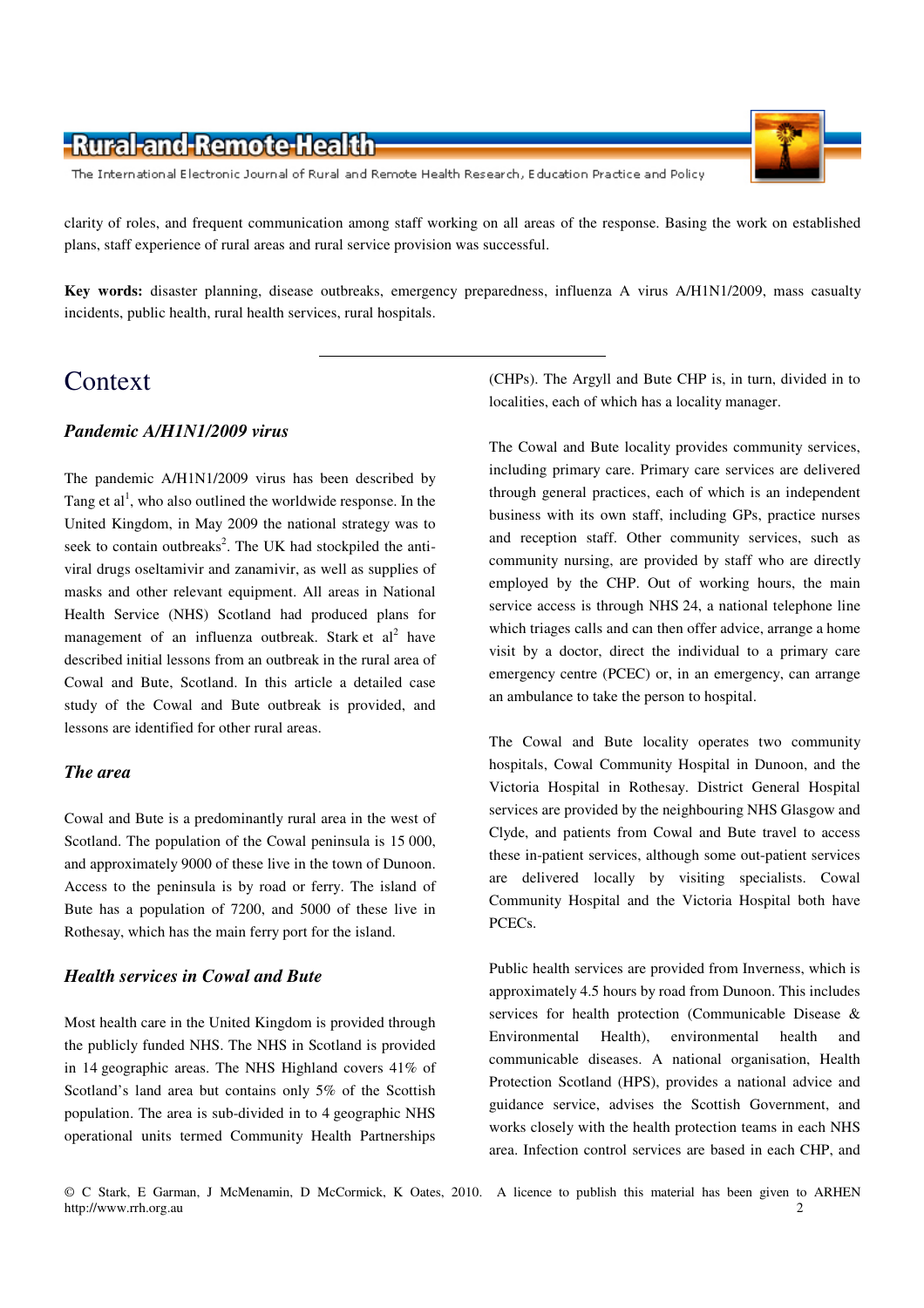The International Electronic Journal of Rural and Remote Health Research, Education Practice and Policy

the Argyll and Bute CHP also has a public health specialist whose role is split between the Argyll and Bute CHP and a Highland-wide role within the Public Health Department in Inverness.

## Issue

### *The outbreak*

The duty Public Health Consultant for NHS Highland was informed by the West of Scotland Virus Reference Laboratory of two confirmed cases of pandemic A/H1N1/2009. A telephone interview with the two confirmed cases identified a number of people who met the definition of a close contact. The confirmed cases were offered a treatment dose of oseltamivir, and asymptomatic contacts were offered a prophylactic dose, in line with national policy at the time. The medicines were provided by the Out of Hours Service in Dunoon.

One set of contacts had travelled with the affected individuals on a football (soccer) supporters bus on the previous weekend. When telephone contact tracing was undertaken it became clear that a substantial proportion of individuals who had been on the supporters' bus, and some of who had subsequently spent time together in bars, were symptomatic. Further swabbing of symptomatic individuals and contact tracing identified a large number of cases. There was no evidence of links to overseas travel, so it appeared that the index cases had arisen from contact within the UK.

As identification of cases continued. There was a second wave of confirmed cases, mainly among household contacts of confirmed cases, although also in people with whom they had prolonged social or work contact. Figure 1 shows the dates of onset of confirmed cases.

Where the cases identified were school children who had attended school while symptomatic, prophylaxis was offered to classmates. When a second case occurred in the same year in a secondary school, all the children in the year were

excluded for one week from last contact with the symptomatic confirmed case in order to disrupt social transmission. When cases occurred in several years of a secondary school, the whole school was closed by the Education Department for the same 7 day period. In some cases, small primary schools consisted of only one room, and so the whole school was closed following one confirmed case.

Health Protection Scotland, the national health protection organisation, concluded that there was evidence of sustained community transmission, and that anyone in the area with compatible clinical symptoms should be treated as a possible case. After the second, smaller, peak of contacts of the initial cases, the number of new cases fell rapidly, despite widespread virological testing of individuals with viral symptoms in the area (Figure 2) shows the number of viral swab results, and the proportion that were positive for pandemic A/H1N1/2009, by day. When testing symptomatic contacts of confirmed cases, a high proportion were positive but this fell rapidly as local services started to test anyone in the area with compatible symptoms. This suggests that pandemic A/H1N1/2009 was only one of a number of viral strains circulating in the community.

#### *Service response*

Over the first weekend of the outbreak, GPs employed as part of the Out of Hours Service in the locality visited symptomatic contacts to undertake swabbing and provide anti-viral medication where indicated. Telephone contact tracing was conducted from Public Health in Inverness. The local service hoped that the larger number of staff rostered for routine duties during the week would allow services to cope with increased demand. It became clear, however, that the volume of contacts, particularly school contacts, was such that this could not be sustained. With the national advice that anyone in the area with compatible symptoms should be treated as a case, the volume of symptomatic individuals needing to be seen also increased substantially (Figure 3).

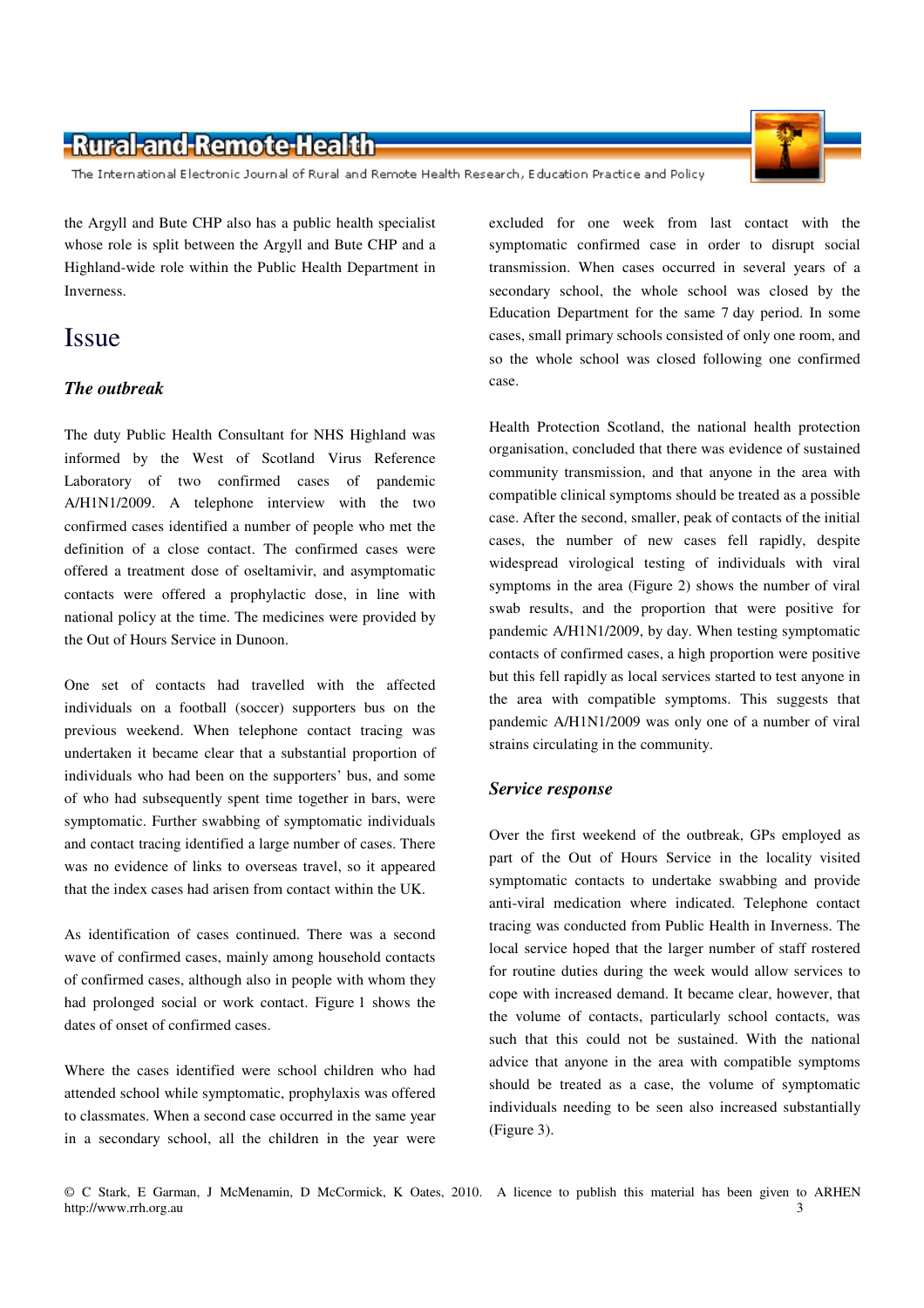

The International Electronic Journal of Rural and Remote Health Research, Education Practice and Policy



**Figure 1: Dates of symptom onset in Cowal and Bute confirmed cases.** 



**Figure 2: Swab results received according to day.**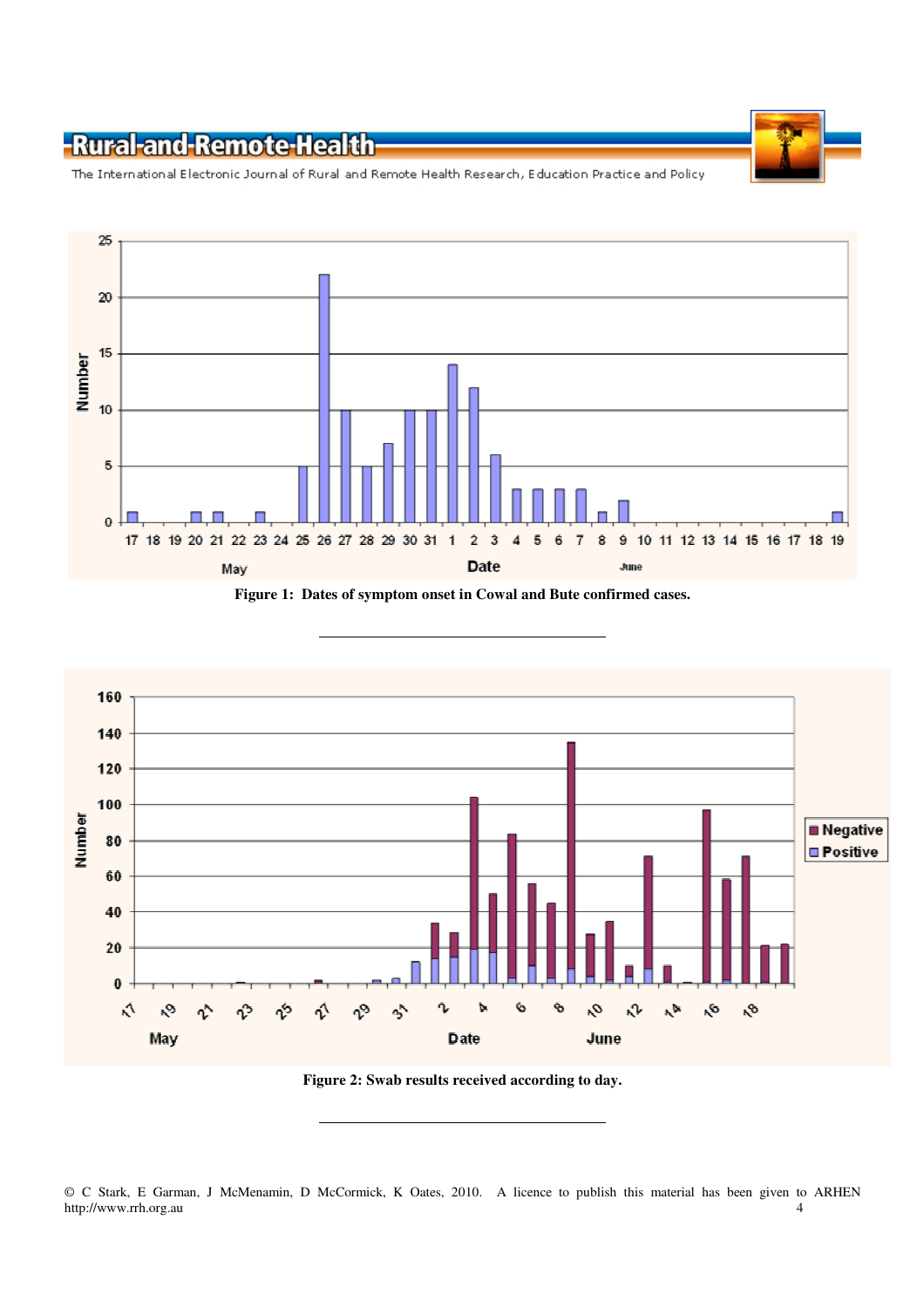400 350 300 250 Number 200 150 100 50 n  $\bar{3}$  $11$ 20 21 22 23 24 25 26 27 28 29 30 31  $\overline{1}$  $\bar{\bf 2}$  $\overline{A}$ 5  $\mathbf{6}$  $\overline{I}$  $\hat{\mathbf{a}}$ ġ 10  $12$  $13$  $44$ 15 19  $17.18$ 19 16 18 June May Date

The International Electronic Journal of Rural and Remote Health Research, Education Practice and Policy

**Figure 3: Attendances at treatment centres in Dunoon and Rothesay.** 

As a result the locality manager decided to open an anti-viral distribution and swabbing centre at the Cowal Community Hospital. It proved possible to separate symptomatic and asymptomatic individuals, although this added to the complexity of the service rotas. A patient group directive (PGD) was applied, which allowed designated staff, such as nurses, to dispense medication to individuals who met the terms of the directive. This reduced the need for medical staff, although as the PGD excluded children under 1 year of age, medical availability was still required on each shift, both for children and to help with any other medication queries that arose. In addition, the availability of a clinical pharmacist was indispensible, particularly in the early days of the outbreak when clinical staff were less familiar with the situation.

A second cluster of cases linked to the first cases developed on the adjacent Isle of Bute and it proved necessary to open an antiviral distribution centre on the island. Symptomatic cases were seen at the local health centre where they could be segregated from other patients, and asymptomatic cases on Bute were seen at the community hospital. Opening hours were initially 0900–2100 h but these were reduced as the volume of people presenting reduced.

The telephone helpline NHS 24 used to access out of hours services was provided with an appropriate algorithm, and was then able to direct people to the service when it opened the following day, thus reducing the need for out of hours work.

The Argyll and Bute CHP treated the outbreak as a major incident, and invoked its Major Incident Plan. The Cowal and Bute locality created an incident room at each anti-viral centre. These incident rooms were managed by the equivalent of a clinical service manager. This person, with administrative support, took responsibility for liaison with area and regional services where required, for collation of information, and for resolving any immediate problems that arose in the course of a shift. A CHP incident management team was created, in line with the Major Incident Plan. This was made up of the locality manager, the CHP head nurse, the CHP infection control nurse, and the CHP public health specialist. Daily teleconferences were held with Public Health in Inverness to ensure consistency of response, and to address any issues that were identified that day.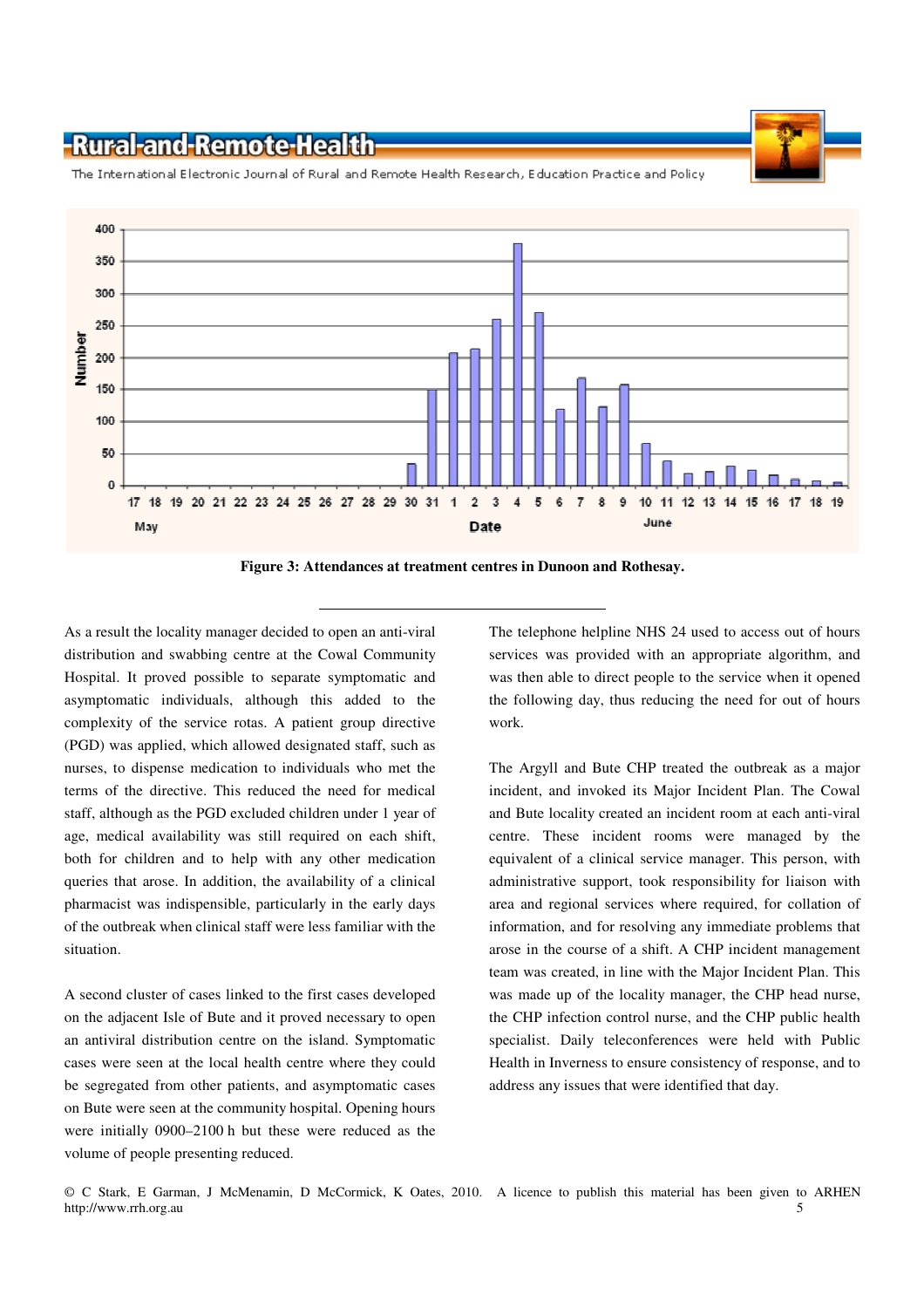The International Electronic Journal of Rural and Remote Health Research, Education Practice and Policy

#### *Public health response*

There were several layers of public health response. The main public health resource was with the extended Public Health team in Inverness. There was a major demand for information, advice and decision-making. The volume of contact tracing was far greater than for normal communicable disease and environmental decision-making, and a shift system was created with staff brought in from other parts of the organisation to undertake tasks that could be delegated. Information handling capacity was essential.

The volume of clinical queries increased rapidly, and capacity had to be provided to answer clinical queries. It was more efficient to do this by noting requests at a central switchboard, and responding to queries in batches.

A system was created at the NHS offices in Inverness, with a shift manager; shift clinical lead; database operator, clinical query responders and contact tracers. The shift clinical lead briefed the contact tracers and liaised with the clinical query responders (usually doctors) to reply to questions from clinicians or from the public. The shift manager ensured that the whole system functioned efficiently, and resolved any issues that arose during their shift. The database operator worked with the shift manager to keep records up to date, and to produce lists that allowed actions to be checked. The shift manager proved to be a key role for keeping the system operating effectively. Shift managers ensured a clear handover at each shift, and contributed to twice-daily staff briefings. Daily briefings were also held for senior NHS managers.

Daily teleconferences were held with Health Protection Scotland, and figures were provided to contribute to national figures. The daily conferences allowed sharing of experience across the country, and allowed the experience in Cowal to contribute the revision of national guidelines and, through the Health Protection Scotland links with the Health Protection Agency in England and Wales, to UK policy and practice.



### *Use of existing plans*

There has been a recent focus on planning for bioterrorism, and some suggestion that rural areas may be less prepared  $3,4$ . Some rural areas report a focus on major incidents on staff training, reflecting the common responses needed across different types of incident<sup>5</sup>. Advance planning for major communicable disease incidents is essential but hospital plans in some countries vary widely in quality<sup>6-8</sup>. Community staff also play a key role in the recognition and management of incidents<sup>9</sup>. All CHPs in the NHS Highland area have pre-existing Major Incident Plans, and Pandemic Influenza Plans.

The Major Incident Plans follow a set format and include consideration of when to identify a major incident. These are generic plans intended to allow adaptation to events varying from a communicable disease outbreak to a major accident. The rapid identification of this influenza outbreak as a major incident defined it as an organisational priority, and allowed resources to be drawn from other areas of work. All areas have undertaken tabletop exercises in the last year, and this helps to identify local changes required<sup>4</sup>.

For sporadic cases, the response was intended to be by home visits by GPs in order to keep symptomatic people separate from asymptomatic people in waiting rooms and public transport. At a later stage, a national 'Flu Telephone Helpline' would be activated. The national plan envisaged individuals dialling in to this line, being triaged and then directed to appropriate services. If anti-viral drugs were required, the individual would be allocated a unique identifying number and directed to an anti-viral distribution centre to collect their anti-viral drugs.

National policy was for containment in order to slow spread. There was no expectation that the spread of the virus could be stopped in Scotland; however, slowing the spread in order to allow preparation time, and to spread demand, was seen as

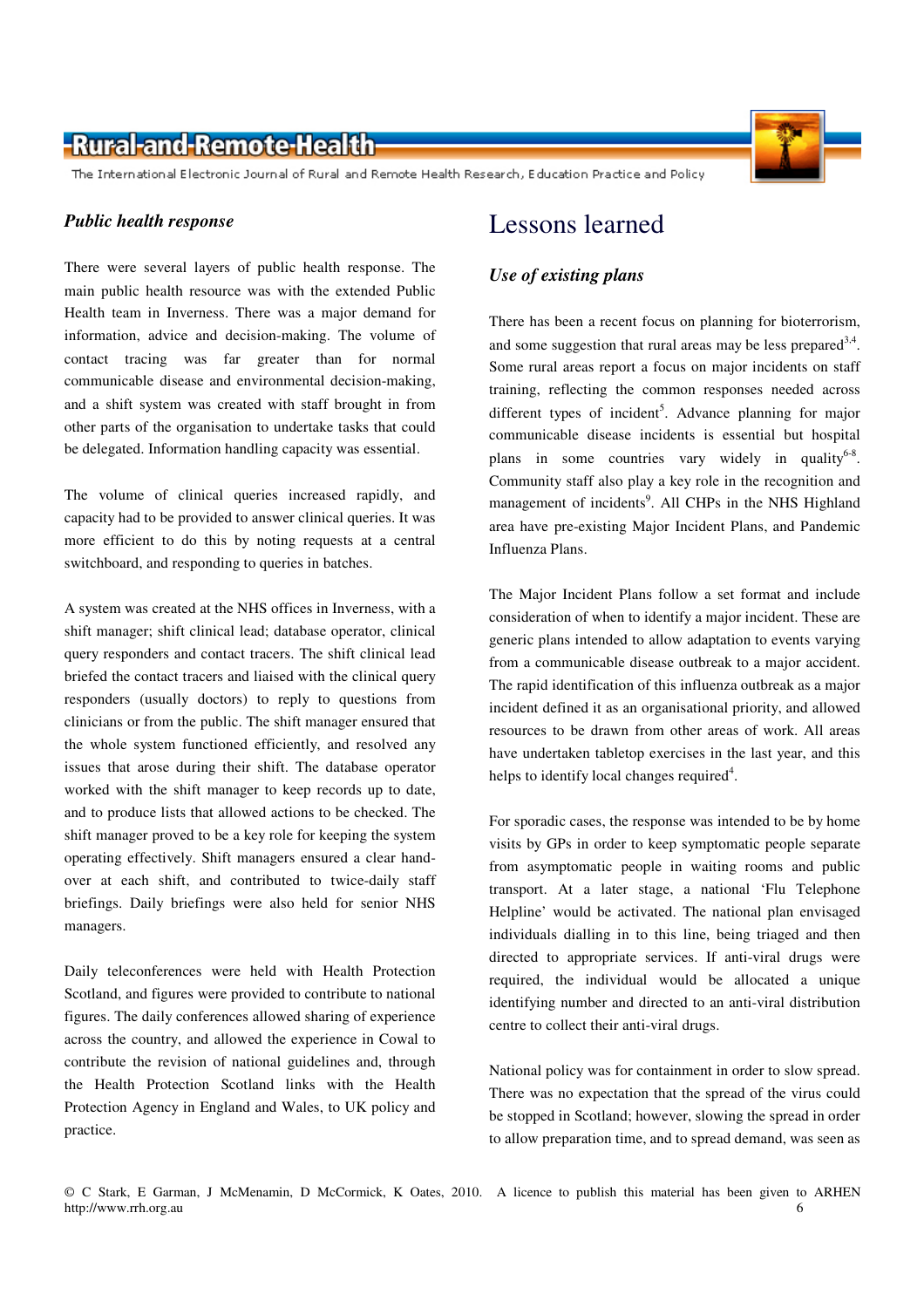The International Electronic Journal of Rural and Remote Health Research, Education Practice and Policy

valuable. The main problem for NHS Highland was that this relatively isolated rural area was the first part of Scotland to have a significant number of cases. The Scottish Government, understandably, did not choose to initiate a national anti-viral distribution system and associated centres for one rural area. This meant that NHS Highland had to create a local system in response to local circumstance that would function in the absence of a nationally available system. Using established major incident procedures, within the framework of the Pandemic Influenza Plans, allowed rapid decision-making and service response.

#### *Changes to emergency planning arrangements*

The incident had an enormous impact on the ability of the organisation to carry out its routine work. Manley and colleagues<sup>10</sup> suggest that consideration of surge capacity and preparedness across rural healthcare organisations is essential. Our experience supports this, but in practice it was extremely difficult to move staff from one area to another because of distance, and because of the expectation that the outbreak could spread to neighbouring areas, resulting in a reluctance to shed staff who may be needed urgently. Including 'surge capacity' and support from other areas in plans and exercises will be useful for future planning.

Staff in Dunoon and Rothesay were able to apply lessons learned in generic training and emergency planning exercises to this incident, emphasising the importance of investing in local staff<sup>11</sup>. Hoard<sup>12</sup> has argued that disaster preparedness in rural areas, including hospital surge capacity, could be usefully modelled using simulation software, and this is something that could be integrated in to future exercises.

#### *Integrated working*

By UK standards, NHS Highland covers a large, sparsely populated area, and local resilience is therefore particularly  $important<sup>13</sup>$ . The main public health staff resource in Inverness is distant from the site of this outbreak. The CHP headquarters are in Lochgilphead, which is itself some distance from Cowal and Bute. Bute is separate from Cowal,

and requires a ferry journey for access. The laboratory services are in Glasgow, operated by a different NHS area. Argyll and Bute Council Education Department, based in Lochgilphead, is in charge of schools. The effect of this was to produce considerable potential for confusion.

The NHS Highland overcame this by identifying clearly the role of each part of the system, and by ensuring regular liaison and co-ordination. Operational issues, including supplies, were dealt with by the CHP Incident Management Team. The local Incident Management Team had a daily telephone conference with the Public Health team in Inverness. Decision-making at the anti-viral distribution centres was delegated to the shift manager, who was authorised to make any relevant operational decisions. Liaison with the Education Department in Argyll and Bute Council was, for policy decisions, via Public Health and again done at least once per day.

Health Protection Scotland (HPS) had daily telephone conferences with the NHS Highland Public Health team, who then liaised with the operational services in Dunoon and Rothesay. In turn, HPS had a daily teleconference with all Scottish NHS areas which allowed them to share lessons across Scotland. This provided a direct, daily route to share lessons from the site of the outbreak to Scotland as a whole, and also allowed direct contact for Highland with the officials responsible for decision-making on Scottish policy. This integrated working – at national, regional and local level – was essential to minimise the opportunity for confusion, and to allow real time national learning.

#### *Conclusions*

The NHS Highland is a relatively small NHS organisation with a widely distributed staff. Despite this, it was able to respond rapidly to the first significant outbreak of pandemic A/H1N1/2009 in Scotland, and to contain the local outbreak. The main lessons from the outbreak were that the appropriate place to make an operational decision was as close to the patient as possible, and that clear differentiation

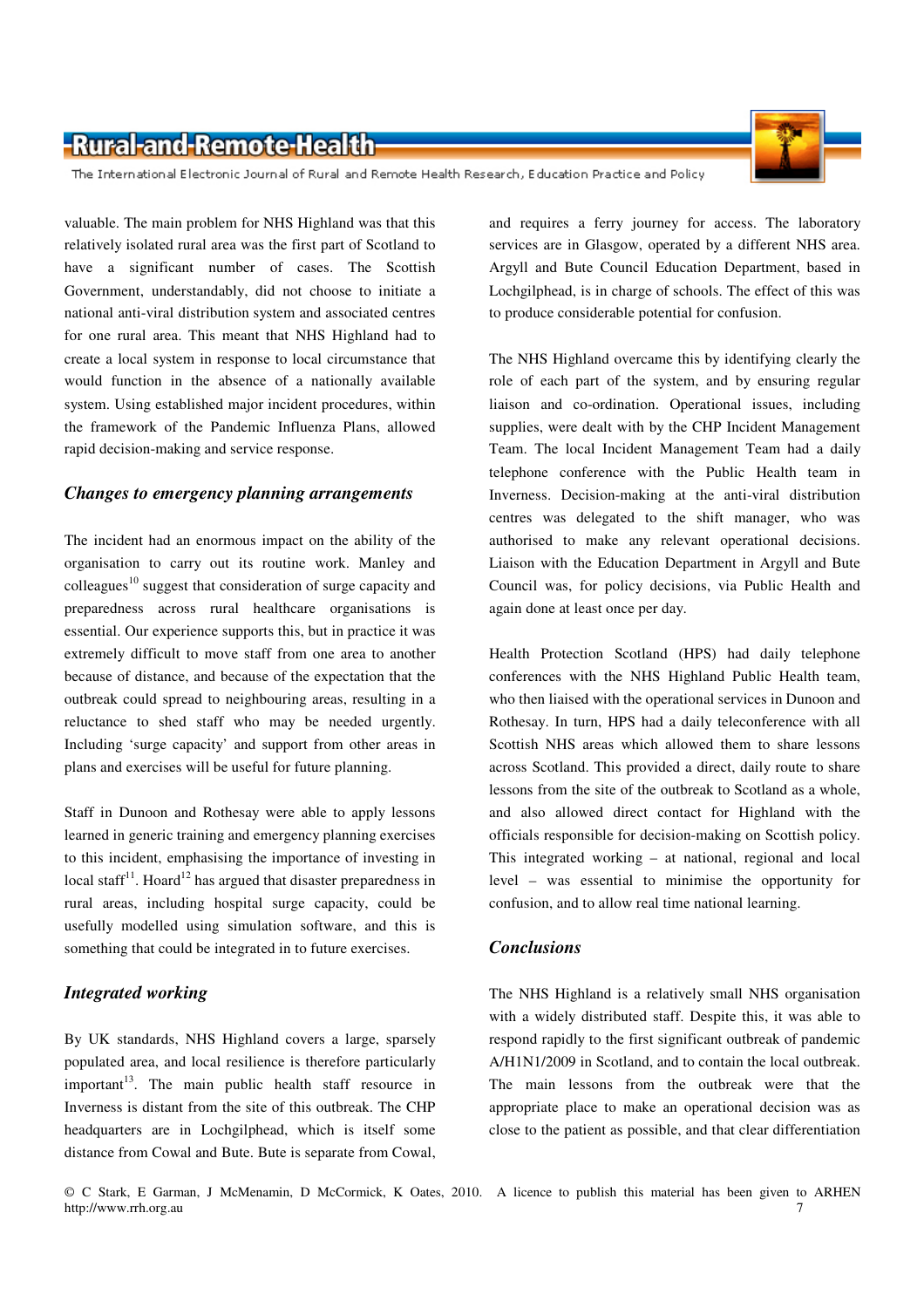The International Electronic Journal of Rural and Remote Health Research, Education Practice and Policy

of staff roles in different parts of the organisation was essential.

Local staff were empowered, through existing major incident procedures, to take the steps necessary to move staff and other resource to the places required to respond to the incident. Local knowledge was essential $14$ , and the experience that Dunoon-based staff brought to the incident was invaluable. Contact tracing, tracking of patients and results, and liaison with national organisations, were conducted by staff geographically removed from the incident.

The NHS Highland staff are used to working by telephone and videconference, and these arrangements proved to be robust even in the face of substantial pressure caused by an evolving incident. Daily liaison between staff in NHS Highland, and with national services, produced a coherent response that would not have been possible if different organisational priorities had emerged. The authors conclude that rural health services are best able to respond to major incidents by drawing on their existing plans, and by using the pre-existing expertise of their local operational staff combined with appropriate specialist support.

### Acknowledgements

The authors are grateful to Eric Baijal, Susan Birse, Martin Donaghy, Pip Farman, Roger Gibbins, Sara Huc, Elaine Mead, Christine McIntosh, Lorraine McKee, Derek MacRae, Sheila Ogilvie, Robbie Paterson, Virginia Paul-Ebohimhen, Ken Proctor, Colin Ramsay, Viv Smith, Helen Tissington, Dennis Tracey, Pat Tyrell and to all the staff who so willingly undertook contact tracing, anti-viral provision and other work in relation to this outbreak.

### References

1. Tang JW, Shetty N, Lam TT. Features of the new pandemic influenza A/H1N1/2009 virus: virology, epidemiology, clinical and public health aspects. *Current Opinions in Pulmonary Medicine* 2010, **16(3):** 235 - 241.

2. Stark C, Tissington H, Ogilvie S, Tyrrell P, Smith V, Oates K. Swine flu in rural Scotland – containment phase. *Rural and Remote Health* **9: 1249**. (Online) 2009. Available: www.rrh.org.au (Accessed 5 July 2010).

3. Dobalian A, Tsao JC, Putzer GJ, Menendez SM. Improving rural community preparedness for the chronic health consequences of bioterrorism and other public health emergencies. *Journal of Public Health Management and Practice* 2007; **13(5):** 476-480.

4. Edwards JC, Kang J, Silenas R. Promoting regional disaster preparedness among rural hospitals. *Journal of Rural Health* 2008; **24(3):** 321-325.

5. Furbee PM, Coben JH, Smyth SK, Manley WG, Summers DE, Sanddal ND et al. Realities of rural emergency medical services disaster preparedness. *Prehospital Disaster Medicine* 2006; **21(2):** 64-70.

6. Adini B, Goldberg A, Laor D, Cohen R, Bar-Dayan Y. Factors that may influence the preparation of standards of procedures for dealing with mass-casualty incidents. *Prehospital Disaster Medicine* 2007; **22(3):** 175-180.

7. Graham J, Shirm S, Liggin R, Aitken ME, Dick R. Mass-casualty events at schools: a national preparedness survey. *Pediatrics* 2006; **117(1):** e8-15.

8. Hsu CE, Mas FS, Jacobson H, Papenfuss R, Nkhoma ET, Zoretic J. Assessing the readiness and training needs of non-urban physicians in public health emergency and response. *Disaster Management and Response* 2005; **3(4):** 106-111.

9. Williams JC. State of emergency preparedness of Kentucky's rural public health workforce: assessing its ability to identify community health problems. *Public Health Report* 2008; **123(2):** 178-188.

10. Manley WG, Furbee PM, Coben JH, Smyth SK, Summers DE, Althouse RC et al. Realities of disaster preparedness in rural hospitals. *Disaster Management and Response* 2006; **4(3):** 80-87.